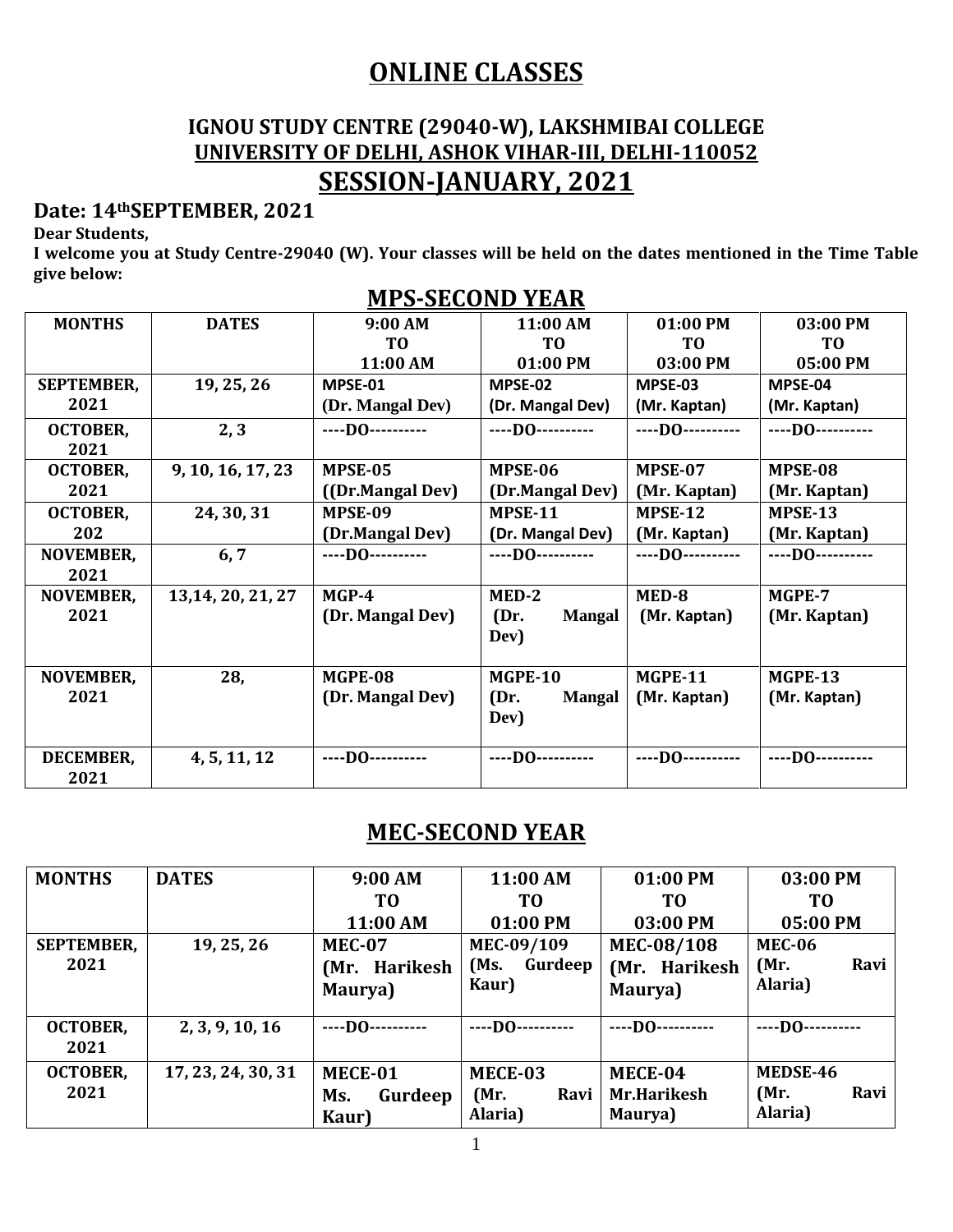| <b>NOVEMBER,</b><br>2021 | 6, 7, 13           | ---Do-------   | ---Do-------    | --Do-------                           | $-Do-$                                   |
|--------------------------|--------------------|----------------|-----------------|---------------------------------------|------------------------------------------|
| <b>NOVEMBER,</b><br>2021 | 14, 20, 21, 27, 28 | ----No Class-- | ----No Class--- | MGSE-9<br>Harikesh<br>(Mr)<br>Maurya) | <b>MWG-11</b><br>(Mr.Harikesh<br>Maurya) |
| DECEMBER,<br>2021        | 4, 5, 11           | ----No Class-- | ----No Class--- | $-D_0$ -------                        | --Do-------                              |

### **MHD- SECOND YEAR**

| <b>MONTHS</b>     | <b>DATES</b>      | 9:00 AM          | 11:00 AM          | 01:00 PM          | 03:00 PM            |
|-------------------|-------------------|------------------|-------------------|-------------------|---------------------|
|                   |                   | T <sub>0</sub>   | T <sub>0</sub>    | T <sub>0</sub>    | T <sub>0</sub>      |
|                   |                   | 11:00 AM         | 01:00 PM          | 03:00 PM          | 05:00 PM            |
| <b>SEPTEMBER,</b> | 19, 25, 26        | <b>MHD-01</b>    | <b>MHD-05</b>     | MHD-07            | <b>MHD-09</b>       |
| 2021              |                   | (Dr. Manish      | (Dr. Preetam)     | (Dr. Arun Kumar)  | (Dr.<br><b>Arun</b> |
|                   |                   | Shukla)          |                   |                   | Kumar)              |
| <b>OCTOBER,</b>   | 2, 3              | --------Do------ | --------Do------- | $---D0---$        | $---D0---$          |
| 2021              |                   |                  |                   |                   |                     |
| <b>OCTOBER,</b>   | 9, 10, 16, 17, 23 | <b>MHD-10</b>    |                   | <b>MHD-11</b>     | <b>MHD-12</b>       |
| 2021              |                   | (Dr. Manish      | $$ DO $$          | (Dr. Arun Kumar)  | (Dr.<br>Arun        |
|                   |                   | Shukla)          |                   |                   | Kumar)              |
| <b>OCTOBER,</b>   | 24, 30, 31        | <b>MHD-13</b>    | <b>MHD-14</b>     | <b>MHD-15</b>     | <b>MDH-16</b>       |
| 202               |                   | (Dr. Manish      | (Dr. Preetam)     | (Dr. Arun Kumar)  | (Dr.<br>Arun        |
|                   |                   | Shukla)          |                   |                   | Kumar)              |
|                   |                   |                  |                   |                   |                     |
| NOVEMBER,         | 6, 7              | --------Do------ | --------Do------- | --------Do------- | $$ Do               |
| 2021              |                   |                  |                   |                   |                     |
| <b>NOVEMBER,</b>  | 13, 14, 20,       | <b>MHD-17</b>    | <b>MHD-18</b>     | <b>MHD-19</b>     | $MDH-20$            |
| 2021              |                   | (Dr. Manish)     | (Dr. Suman)       | (Dr. Arun Kumar)  | (Dr.<br>Arun        |
|                   |                   |                  |                   |                   | Kumar)              |
|                   |                   |                  |                   |                   |                     |
| NOVEMBER,         | 21, 27            | $---D0---$       | $---D0---$        | --------Do------- | --------Do-------   |
| 2021              |                   |                  |                   |                   |                     |

### **MAH- SECOND YEAR**

| <b>MONTHS</b>     | <b>DATES</b>         | 9:00 AM        | 11:00 AM       | 01:00 PM            | 03:00 PM       |
|-------------------|----------------------|----------------|----------------|---------------------|----------------|
|                   |                      | T <sub>0</sub> | T <sub>0</sub> | T <sub>0</sub>      | T <sub>0</sub> |
|                   |                      | 11:00 AM       | 01:00 PM       | 03:00 PM            | 05:00 PM       |
| <b>SEPTEMBER,</b> | 19, 25, 26           | $MHI-03$       | <b>MHI-08</b>  | <b>MHI-06</b>       |                |
| 2021              |                      | (Dr. Manish    | (Dr.D.K.       | (Dr.Krishna         |                |
|                   |                      | Karmwar)       | Mishra)        | Kumari)             |                |
| <b>OCTOBER,</b>   | 2, 3, 9, 10, 16, 17, | $---$ DO $---$ | ----DO--       | $---$ DO ---------- |                |
| 2021              | 23                   |                |                |                     |                |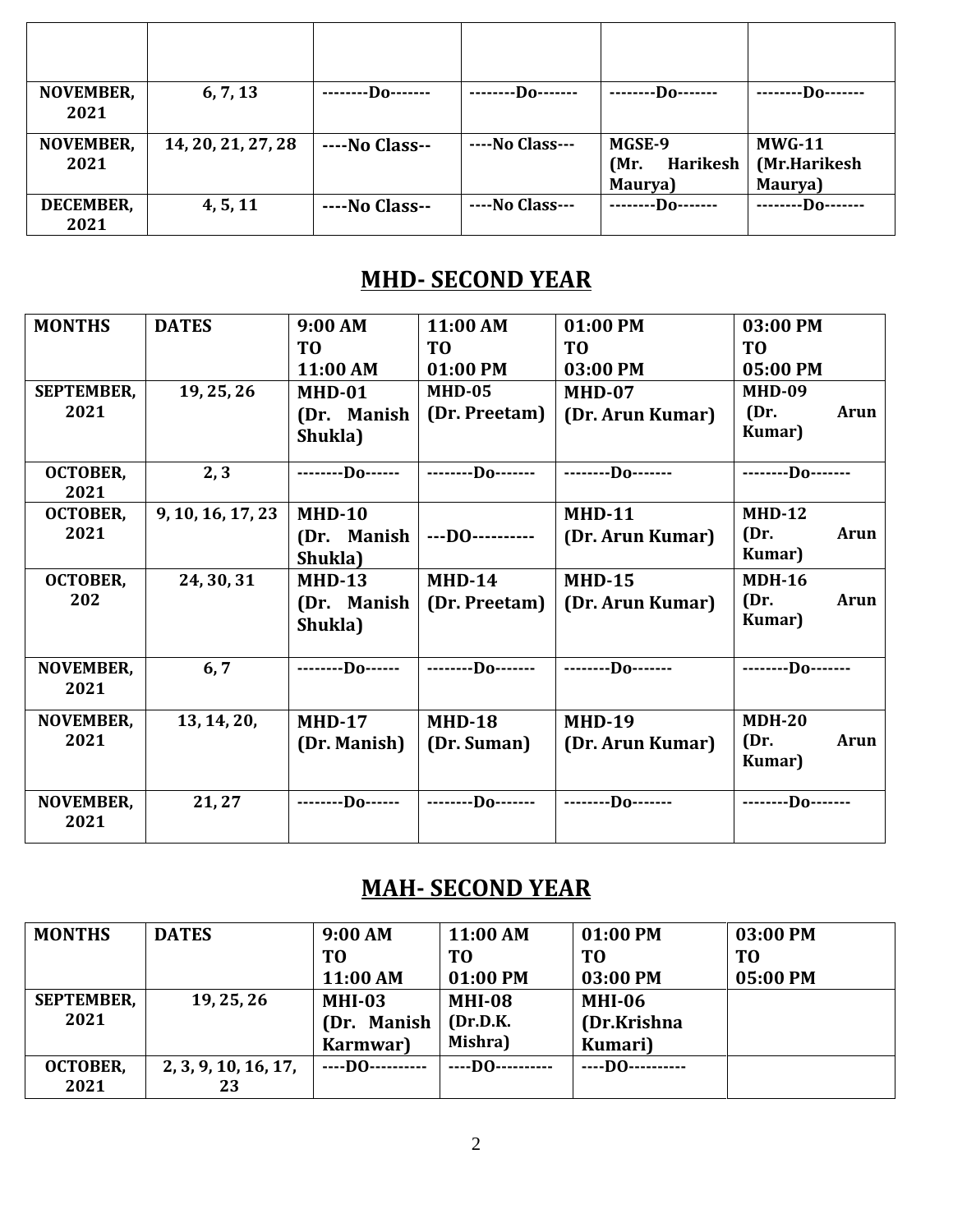| <b>OCTOBER,</b><br>2021  | 24, 30, 31         | MPSE-3<br>(Dr. Manish<br>Karmwar) | <b>MHI-10</b><br>(Dr.D.K.<br>Mishra) | <b>MHI-09</b><br>(Dr.Krishna<br>Kumari) | MPSE-4<br>(Dr.D.K.Mishra) |
|--------------------------|--------------------|-----------------------------------|--------------------------------------|-----------------------------------------|---------------------------|
| <b>NOVEMBER,</b><br>2021 | 6, 7               | ----DO----------                  | $---$ DO $---$                       | $---$ DO $---$                          | $---$ DO -----------      |
| <b>NOVEMBER,</b><br>2021 | 13, 14, 20, 21, 27 | ----No Class--                    | $---$ DO ----------                  | $---$ DO $---$                          | $---No Class---$          |

### **MSW- SECOND YEAR**

| <b>MONTHS</b>     | <b>DATES</b>      | 9:00 AM         | 11:00 AM        | 01:00 PM       | 03:00 PM        |
|-------------------|-------------------|-----------------|-----------------|----------------|-----------------|
|                   |                   | T <sub>0</sub>  | T <sub>0</sub>  | T <sub>0</sub> | T <sub>0</sub>  |
|                   |                   | 11:00 AM        | 01:00 PM        | 03:00 PM       | 05:00 PM        |
| <b>SEPTEMBER,</b> | 19, 25, 26        | <b>MSW-07</b>   | <b>MSW-08</b>   | <b>MSW-09</b>  | <b>MSW-17</b>   |
| 2021              |                   | (Dr.<br>Sanjoy  | (Mr.Kr. Satyam) | (Ms.Megha      | (Mr.Kr. Satyam) |
|                   |                   | Roy)            |                 | Sharma)        |                 |
|                   |                   |                 |                 |                |                 |
| <b>OCTOBER,</b>   | 2, 3              | $---$ DO $---$  | $---$ DO $---$  | $---$ DO $---$ | $---$ DO $---$  |
| 2021              |                   |                 |                 |                |                 |
|                   |                   |                 |                 |                |                 |
| <b>OCTOBER,</b>   | 9, 10, 16, 17, 23 | MSWE-02         | MSWE-01         | MSWE-03        | MSWE-07         |
| 2021              |                   | (Dr.Sanjoy Roy) | (Mr.Kr. Satyam) | (Ms)<br>Megha  | (Dr.<br>Sanjoy  |
|                   |                   |                 |                 | Sharma)        | Roy)            |

#### **MCOM- SECOND YEAR**

| <b>MONTHS</b>     | <b>DATES</b>       | 9:00 AM             | 11:00 AM       | 01:00 PM               | 03:00 PM |
|-------------------|--------------------|---------------------|----------------|------------------------|----------|
|                   |                    | TO                  | T0             | TO                     | TO       |
|                   |                    | 11:00 AM            | 01:00 PM       | 03:00 PM               | 05:00 PM |
| <b>SEPTEMBER,</b> | 19, 25, 26         | <b>MCO-01</b>       | $MCO-04$       | $MCO-03$               |          |
| 2021              |                    | <b>Neha</b><br>(Dr. | (Mr. Shamim)   | (Mr.<br><b>Praveen</b> |          |
|                   |                    | Kashyap)            |                | Shewta)                |          |
| <b>OCTOBER,</b>   | 2, 3, 9, 10, 16    | $---$ DO $---$      | $---$ DO $---$ | $---$ DO $---$         |          |
| 2021              |                    |                     |                |                        |          |
| <b>OCTOBER,</b>   | 17, 23, 24, 30, 31 | <b>MCO-05</b>       | <b>MCO-06</b>  | <b>MCO-07</b>          |          |
| 2021              |                    | Neha<br>(Dr.        | (Mr. Shamim)   | (Mr)<br>Praveen        |          |
|                   |                    | Kashyap)            |                | Shewta)                |          |
|                   |                    |                     |                |                        |          |
| <b>NOVEMBER,</b>  | 6, 7, 13           | $---$ DO $---$      | $---$ DO $---$ | $---$ DO $---$         |          |
| 2021              |                    |                     |                |                        |          |

### **MEG- SECOND YEAR**

| <b>MONTHS</b>     | <b>DATES</b> | 9:00 AM               | 11:00 AM        | 01:00 PM       | 03:00 PM       |
|-------------------|--------------|-----------------------|-----------------|----------------|----------------|
|                   |              | T <sub>0</sub>        | T <sub>0</sub>  | T <sub>0</sub> | T <sub>0</sub> |
|                   |              | 11:00 AM              | 01:00 PM        | 03:00 PM       | 05:00 PM       |
| <b>SEPTEMBER,</b> | 19, 25, 26   | <b>MEG-07</b>         | MEG-05          | MEG-06         | <b>MEG-08</b>  |
| 2021              |              | (Mr.<br><b>Shubam</b> | (Dr.Dharmendra) | (Ms.Jayshree)  | (Mr. Shubham   |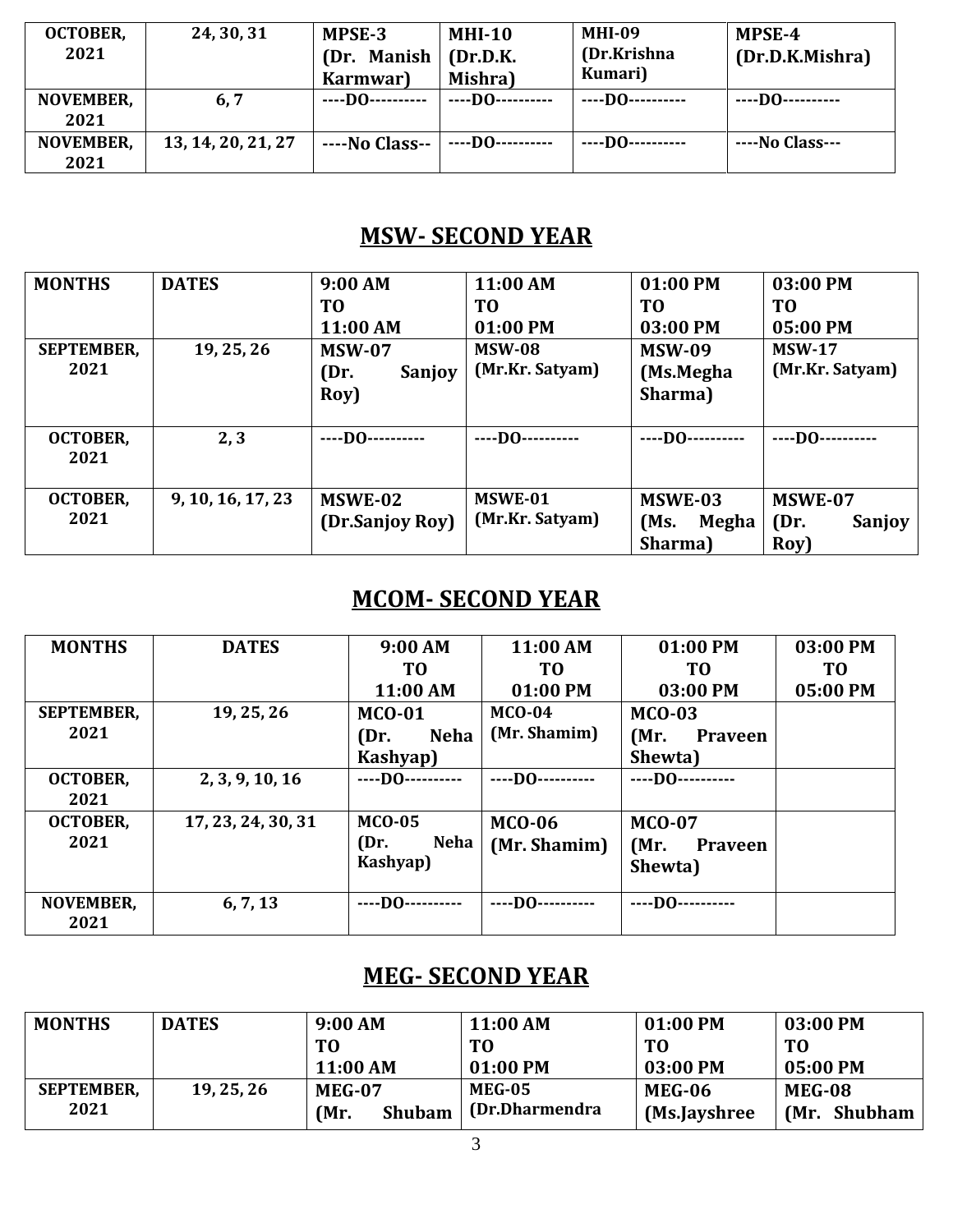|                          |                                 | Pandey)                                           | Singh)                                    | Kapur)                                    | Pandey)                                              |
|--------------------------|---------------------------------|---------------------------------------------------|-------------------------------------------|-------------------------------------------|------------------------------------------------------|
| OCTOBER,<br>2021         | 2, 3, 9, 10, 16, 17,<br>23      | ----D0----------                                  | $---$ DO $---$                            | ----DO----------                          |                                                      |
| <b>OCTOBER,</b><br>2021  | 30, 31                          | <b>MEG-14</b><br><b>Subham</b><br>(Mr)<br>Pandey) | <b>MEG-10</b><br>(Dr.Dharmendra<br>Singh) | <b>MEG-11</b><br>(Ms.Jayshree<br>Kapur)   | <b>MEG-09</b><br>(Mr.Subham<br>Pandey)               |
| <b>NOVEMBER,</b><br>2021 | 6, 7, 13, 14, 20,<br>21, 27, 28 | $---$ DO $---$                                    | $---D0$ ----------                        | $---$ DO $---$                            |                                                      |
| <b>DECEMBER,</b><br>2021 | 4, 5, 11, 12, 18,<br>19         | <b>MEG-15</b><br><b>Subham</b><br>(Mr)<br>Pandey) | <b>MEG-16</b><br>(Dr.Dharmendra<br>Singh) | <b>MEG-12</b><br>(Ms. Jayshree)<br>Kapur) | <b>MEG-13</b><br>(Dr.<br><b>Dharmendra</b><br>Singh) |
|                          |                                 | $---$ DO $---$                                    | $---D0$ ---------                         | $---D0$ --------                          | $---$ DO $---$                                       |

# **MEC-FIRST YEAR**

| <b>MONTHS</b>             | <b>DATES</b>       | 9:00 AM<br>T <sub>0</sub><br>11:00 AM | 11:00 AM<br>T <sub>0</sub><br>01:00 PM       | 01:00 PM<br>T <sub>0</sub><br>03:00 PM | 03:00 PM<br>T <sub>0</sub><br>05:00 PM |
|---------------------------|--------------------|---------------------------------------|----------------------------------------------|----------------------------------------|----------------------------------------|
| <b>SEPTEMBER,</b><br>2021 | 19, 25, 26         | MEC-03/103<br>(Ms.Gurdeep)            | <b>MEC-02</b><br>Harikesh<br>(Mr.<br>Maurya) | MEC-01/101<br>(Mr.Ravi Alaria)         |                                        |
| <b>OCTOBER,</b><br>2021   | 2, 3, 9, 10, 16    | $---$ DO $---$                        | $---$ DO $---$                               | $$ DO $$                               |                                        |
| <b>OCTOBER,</b><br>2021   | 17, 23, 24, 30, 31 | $MEC-04$<br>(Mr. Harikesh<br>Maurya)  | <b>MEC-105</b><br>(Ms. Gurdeep)              | ----No Class--                         |                                        |
| <b>NOVEMBER,</b><br>2021  | 6, 7, 13           | $---$ DO ----------                   | $---$ DO $---$                               | ----No Class--                         |                                        |

### **MHD-FIRST YEAR**

| <b>MONTHS</b>     | <b>DATES</b>            | 9:00 AM          | 11:00 AM         | 01:00 PM       | 03:00 PM |
|-------------------|-------------------------|------------------|------------------|----------------|----------|
|                   |                         | T <sub>0</sub>   | TО               | T <sub>0</sub> | TО       |
|                   |                         | 11:00 AM         | 01:00 PM         | 03:00 PM       | 05:00 PM |
| <b>SEPTEMBER,</b> | 19, 25, 26              | $MHD-03$         | $MHD-02$         |                |          |
| 2021              |                         | (Dr.Suman)       | (Dr. Kiran Negi) |                |          |
| <b>OCTOBER,</b>   | 2, 3, 9, 10, 16, 17, 23 | $---$ DO $---$   | $---$ DO $---$   |                |          |
| 2021              |                         |                  |                  |                |          |
| <b>OCTOBER,</b>   | 30, 31                  | MHD-06           | $MHD-04$         |                |          |
| 2021              |                         | (Dr. Suman)      | (Dr. Kiran Negi) |                |          |
| <b>NOVEMBER,</b>  | 6, 7, 13, 14, 20, 21,   | ----DO---------- | $---$ DO $---$   |                |          |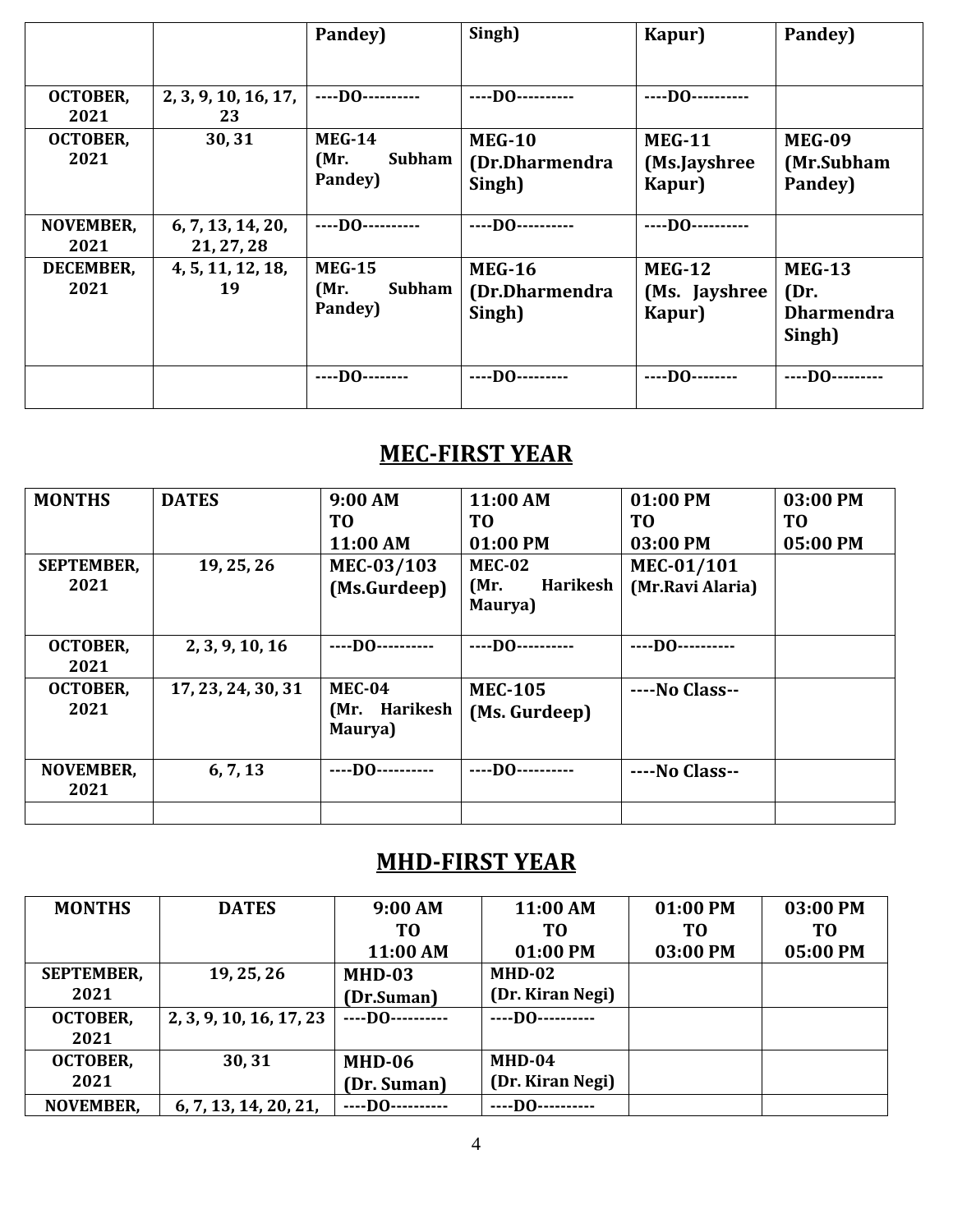| $ -$<br>$-0$ | $\sim$ |  |  |
|--------------|--------|--|--|
|              |        |  |  |

#### **MAH-FIRST YEAR**

| <b>MONTHS</b>             | <b>DATES</b>                    | 9:00 AM<br>TO<br>11:00 AM          | 11:00 AM<br>TO.<br>01:00 PM                        | 01:00<br><b>PM</b><br>T <sub>0</sub><br>03:00<br><b>PM</b> | 03:00 PM<br>T <sub>0</sub><br>05:00 PM |
|---------------------------|---------------------------------|------------------------------------|----------------------------------------------------|------------------------------------------------------------|----------------------------------------|
| <b>SEPTEMBER,</b><br>2021 | 19, 25, 26                      | <b>MHI-01</b><br>(Dr. D.K. Mishra) | $MHI-02$<br><b>Manish</b><br>(Dr)<br>Karmwar)      |                                                            |                                        |
| <b>OCTOBER, 2021</b>      | 2, 3, 9, 10, 16, 17, 23         | $---$ DO $---$                     | $---$ DO $---$                                     |                                                            |                                        |
| <b>OCTOBER, 2021</b>      | 30,31                           | $MHI-04$<br>(Dr. D.K.Mishra)       | <b>MHI-05</b><br><b>Manish</b><br>(Dr)<br>Karmwar) |                                                            |                                        |
| <b>NOVEMBER,</b><br>2021  | 6, 7, 13, 14, 20, 21, 27,<br>28 | $---DO--$                          | $---$ DO $---$                                     |                                                            |                                        |

#### **MSW-FIRST YEAR**

| <b>MONTHS</b>             | <b>DATES</b>      | 9:00 AM                                   | 11:00 AM                                | 01:00 PM                            | 03:00 PM                                  |
|---------------------------|-------------------|-------------------------------------------|-----------------------------------------|-------------------------------------|-------------------------------------------|
|                           |                   | T <sub>0</sub>                            | T <sub>0</sub>                          | T <sub>0</sub>                      | T <sub>0</sub>                            |
|                           |                   | 11:00 AM                                  | 01:00 PM                                | 03:00 PM                            | 05:00 PM                                  |
| <b>SEPTEMBER,</b><br>2021 | 19, 25, 26        | <b>MSW-01</b><br>(Ms.<br>Megha<br>Sharma) | <b>MSW-05</b><br>Sanjoy<br>(Dr)<br>Roy) | <b>MSW-02</b><br>(Mr.Kr.<br>Satyam) | ------No Class--                          |
| <b>OCTOBER,</b><br>2021   | 2, 3              | $---$ DO $---$                            | $---DO-$                                | $---DO-$                            | ------No Class--                          |
| <b>OCTOBER,</b><br>2021   | 9, 10, 16, 17, 23 | <b>MSW-04</b><br>(Mr. Kr. Satyam)         | <b>MSW-06</b><br>(Dr.<br>Sanjoy<br>Roy) | <b>MSW-32</b><br>(Dr. Sanjoy Roy)   | <b>MSW-03</b><br>(Ms)<br>Megha<br>Sharma) |

#### **MEG- FIRST YEAR**

| <b>MONTHS</b>             | <b>DATES</b> | 9:00 AM<br>T0<br>11:00 AM                  | 11:00 AM<br>T0<br>01:00 PM              | 01:00<br><b>PM</b><br>T <sub>0</sub><br>03:00<br><b>PM</b> | 03:00 PM<br>T <sub>0</sub><br>05:00 PM |
|---------------------------|--------------|--------------------------------------------|-----------------------------------------|------------------------------------------------------------|----------------------------------------|
| <b>SEPTEMBER,</b><br>2021 | 19, 25, 26   | <b>MEG-01</b><br>(Dr.Dharmendra)<br>Singh) | <b>MEG-02</b><br>(Mr.Shubham<br>Pandey) |                                                            |                                        |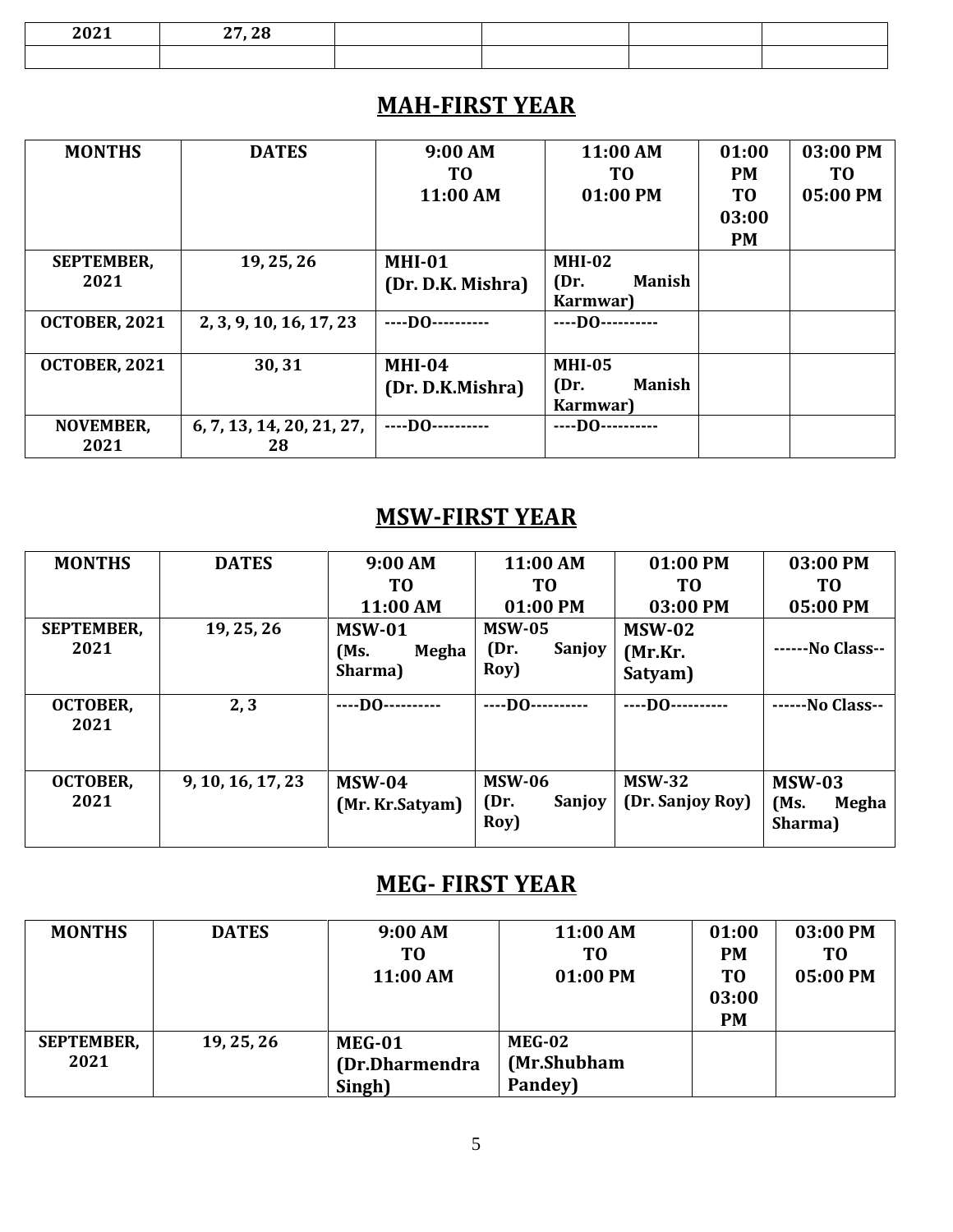| <b>OCTOBER,</b><br>2021  | 2, 3, 9, 10, 16, 17, 23        | ----D0----------                  | $---$ DO $---$                   |  |
|--------------------------|--------------------------------|-----------------------------------|----------------------------------|--|
| <b>OCTOBER,</b><br>2021  | 30,31                          | MEG-3<br>(Dr.Dharmendra<br>Singh) | MEG-04<br>(Mr.Shubham<br>Pandey) |  |
| <b>NOVEMBER,</b><br>2021 | 6, 7, 13, 14, 20, 21,<br>27,28 | $---$ DO ----------               | $---$ DO $---$                   |  |

#### **MCOM- FIRST YEAR**

| <b>MONTHS</b>     | <b>DATES</b>       | 9:00 AM        | 11:00 AM           | 01:00 PM       | 03:00 PM       |
|-------------------|--------------------|----------------|--------------------|----------------|----------------|
|                   |                    | TO             | TO                 | TO             | T <sub>0</sub> |
|                   |                    | 11:00 AM       | 01:00 PM           | 03:00 PM       | 05:00 PM       |
| <b>SEPTEMBER,</b> | 19, 25, 26         | $IBO-3$        | $IBO-2$            | $IBO-1$        |                |
| 2021              |                    | (Md. Shamim)   | (Dr. Neha Kashyap) | (Mr. Krishna   |                |
|                   |                    |                |                    | <b>Kant</b> )  |                |
|                   |                    |                |                    |                |                |
| <b>OCTOBER,</b>   | 2, 3, 9, 10, 16    | $---$ DO $---$ | $---$ DO $---$     | $---$ DO $---$ |                |
| 2021              |                    |                |                    |                |                |
| <b>OCTOBER,</b>   | 17, 23, 24, 30, 31 | $IBO-6$        | $IBO-5$            | $IBO-4$        |                |
| 2021              |                    | (Md. Shamim)   | (Dr. Neha Kashyap) | (Mr. Krishna   |                |
|                   |                    |                |                    | <b>Kant</b> )  |                |
|                   |                    |                |                    |                |                |
| <b>NOVEMBER,</b>  | 6, 7, 13           | $---$ DO $---$ | $---$ DO $---$     | $---$ DO $---$ |                |
| 2021              |                    |                |                    |                |                |

## **MPS-FIRST YEAR**

| <b>MONTHS</b>     | <b>DATES</b>     | 9:00 AM             | 11:00 AM            | 01:00 PM         | 03:00 PM         |
|-------------------|------------------|---------------------|---------------------|------------------|------------------|
|                   |                  | T <sub>0</sub>      | T <sub>0</sub>      | <b>TO</b>        | T <sub>0</sub>   |
|                   |                  | 11:00 AM            | 01:00 PM            | 03:00 PM         | 05:00 PM         |
| <b>SEPTEMBER,</b> | 19, 25, 26       | <b>MPS-01</b>       | <b>MPS-02</b>       | <b>MPS-01</b>    | <b>MPS-02</b>    |
| 2021              |                  | (Dr. Rahul          | (Dr. Rahul          | (Dr.Biswajeet)   | (Dr.Biswajeet    |
|                   |                  | Chimurkar)          | Chimurkar)          | <b>Mohanty</b> ) | <b>Mohanty</b> ) |
|                   |                  | (Group-A)           | (Group-A)           | (Group-B)        | (Group-B)        |
|                   |                  |                     |                     |                  |                  |
| <b>OCTOBER,</b>   | 2, 3, 9, 10, 16, | $---$ DO ---------- | $---$ DO ---------- | $---$ DO $---$   | $---$ DO $---$   |
| 2021              | 17, 23           |                     |                     |                  |                  |
| <b>OCTOBER,</b>   | 30,31            | <b>MPS-03</b>       | $MPS-04$            | <b>MPS-03</b>    | $MPS-04$         |
| 2021              |                  | (Dr.                | (Dr. Rahul          | (Dr.Biswajeet)   | (Dr. Biswajeet   |
|                   |                  | RahulChimurkar)     | Chimurkar)          | <b>Mohanty</b> ) | <b>Mohanty</b> ) |
|                   |                  | (Group-A)           | (Group-A)           | (Group-B)        | (Group-B)        |
|                   |                  |                     |                     |                  |                  |
| <b>NOVEMBER,</b>  | 6, 7, 13, 14,    | ----DO----------    | ----DO----------    | $---$ DO $---$   | $---$ DO $---$   |
| 2021              | 20, 21, 27, 28   |                     |                     |                  |                  |

### **MSK-FIRST YEAR**

| <b>MONTHS</b> | <b>DATES</b> | 9:00 AM        | 11:00 AM | 01:00          | 03:00 PM       |
|---------------|--------------|----------------|----------|----------------|----------------|
|               |              | T <sub>0</sub> | T0       | PM             | T <sub>0</sub> |
|               |              | 11:00 AM       | 01:00 PM | T <sub>0</sub> | 05:00 PM       |